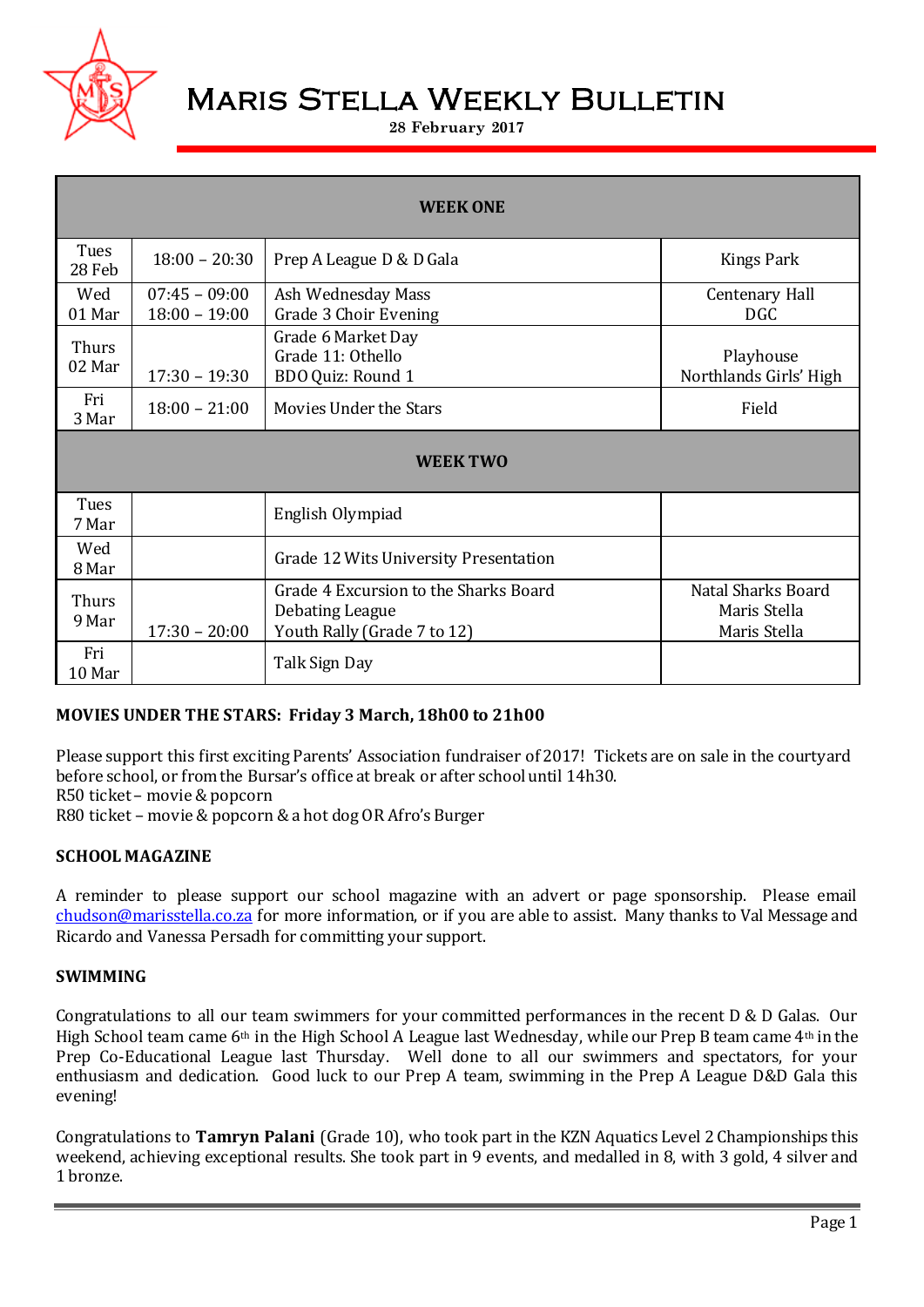**Kayci Petzer** (Grade 5), also competed at the KZN Aquatics Level 2 Championships, winning 3 medals. She received a gold medal for 50m freestyle, a gold medal for 50m backstroke and a bronze medal for 100m freestyle. Well done Kayci!

Congratulations to the following girls who have been chosen to represent Umlazi Districts at the KZN Swimming Trials on 4 March 2017: **Robyn Aaron** (Grade 6) **Tannah Smith** (Grade 6) **Jaime Robinson** (Grade 6) **Gina Ten-Bokkel-Huinink** (Grade 6) **Isabella Halstead** (Grade 7) **Cara Message** (Grade 7)

### **DIVING**

**Joanne Gersbach** (Grade 8) competed in the Interschools Diving Competition and Midlands Trials on Thursday last week. She came 4th in the Interschools Competition, and went on to compete in the Midlands Trials, and achieved 1st in the U14 age group. This is a phenomenal achievement, considering Joanne started diving for the first time at the beginning of this term.

Congratulations to the following girls who achieved Merit level in their KZN Aquatics Level 1 Diving Assessments:

**Eden Jordan Addison Miskey Emily Killian Roha Pillay Mia Vlotman Julia McAlister Mackenzie van Niekerk Amy Riggien Gabriella Langlois Brygitte Barnabas Cassidy Harris Zora Merkofer Alayna Theophilus Brooklyn Fynn Catherine Dunn Lerusha Naidoo Kenda Lang**

The following girls received Distinctions in their KZN Aquatics Level 1 Diving Assessments. Well done girls!

**Amy Thackwray Aimee Dunn Lauren Walsh Jaime Robinson Roxy-Leigh Utermark Megan Grout Robyn Aaron Jamie le Roux Kaylee Saunders Olivia Elliot Joanne Gersbach Kyla Stirling Ella Wium Holly Davey Yeshni Gounden Alexandra Erskine Kelly Cheall Tyra**-**Clé Fynn Kayla Colby**

#### **LIFESAVING**

**Teegan Hardwick** (Grade 12), has been selected for the KZN Lifesaving team. Congratulations Teegan!

### **TENNIS**

Congratulations to **Kaitlyn Ramduth** (Grade 5), who was selected for the KZN U13A tennis team.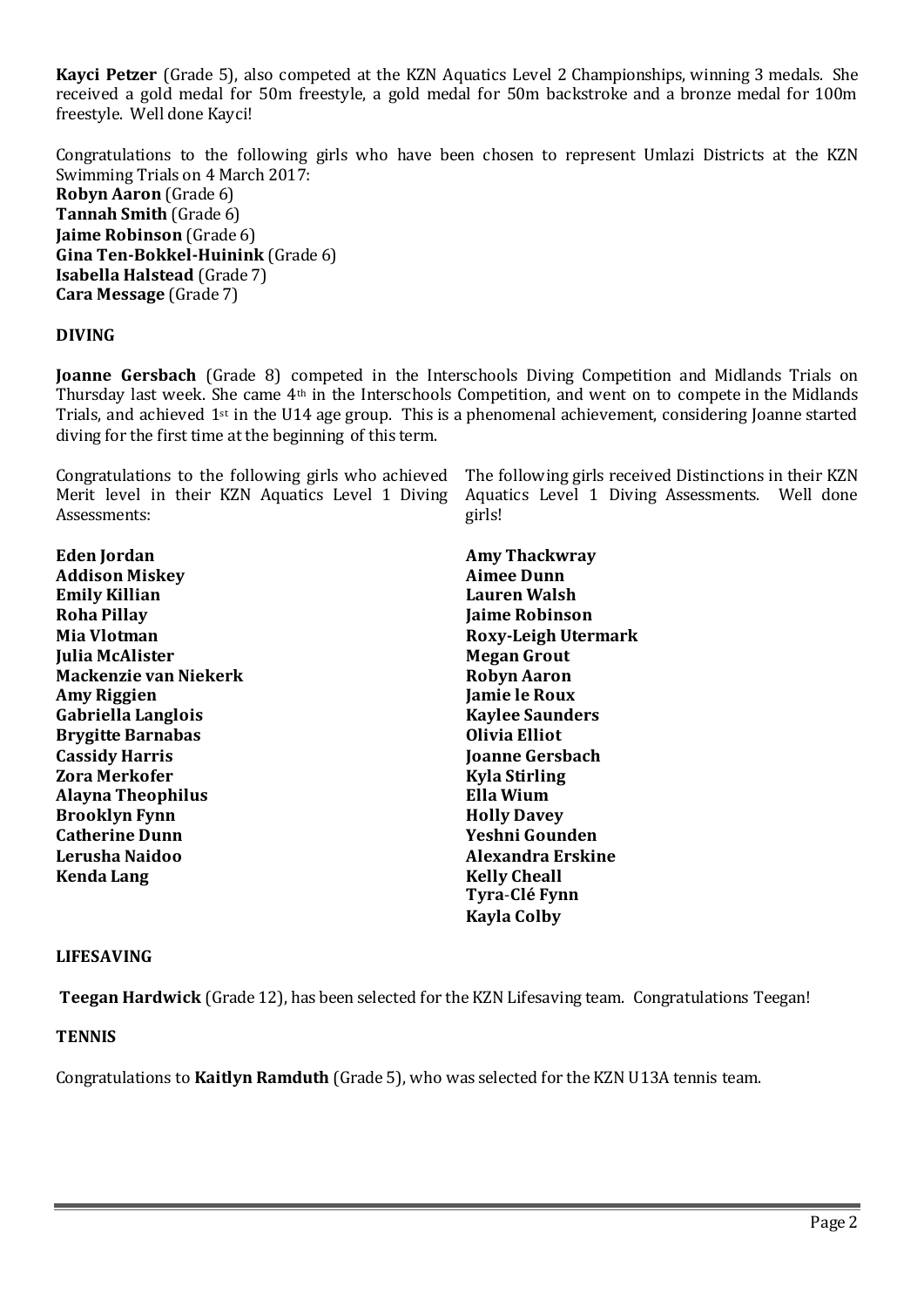## **ACTION NETBALL**

Results from our Prep and High School Action Netball Leagues, from their matches on Monday 20 February and Friday 24 February respectively:

| <b>Team</b>                                          | <b>Result</b> | <b>Outstanding Player</b>         |
|------------------------------------------------------|---------------|-----------------------------------|
| Maris Stella U10A vs Chelsea Prep                    | Drew 3-3      | <b>Addison Miskey</b>             |
| Maris Stella U11B vs Umhlali Prep                    | Lost $1-16$   | Sithandile Dlamini                |
| Maris Stella U12B vs Durban Christian Centre         | Won 9-6       | Olwethu Mkize                     |
| Maris Stella U14A vs Parkhill High                   | Won 17-2      | Kaitlynn Sitharam                 |
| Maris Stella U15A vs Northlands Girls' High          | Lost $6-18$   | <b>Julie Tostee</b>               |
| Maris Stella U15A vs St Mary's                       | Lost $4-13$   | Tshiamo Gumede                    |
| Maris Stella U15A vs Amanzimtoti High                | Won 11-9      | Zinhle Sithole & Sarah Randelhoff |
| Maris Stella U16A vs St Mary's                       | Drew $6-6$    | Jamie Coetzee                     |
| Maris Stella 1 <sup>st</sup> Team vs Inanda Seminary | Lost 15-20    | Qondisa Sibeko & Amy Randelhoff   |

### **HOCKEY**

Results from Indoor Hockey League on Thursday 23 February:

| Maris Stella U14A vs Our Lady of Fatima                           | Lost $1-3$   |
|-------------------------------------------------------------------|--------------|
| Maris Stella U14B vs Durban Girls' High School                    | Lost $0 - 9$ |
| Maris Stella U16B vs Crawford North Coast U16A                    | Drew 1-1     |
| Maris Stella 2 <sup>nd</sup> Team vs Gelofte 1 <sup>st</sup> Team | Lost $0-6$   |

### **GRADE 11 GIS OLYMPIAD**

Three of our Grade 11 girls competed in the GIS Olympiad, and placed second out of 25 schools. Congratulations to **Lerusha Naidoo, Sanele Dlamini** and**Sisi Gcaba** on this excellent result!

### **KIDS LIT QUIZ**

On Tuesday 21 February 2 teams of 4 Grade 7 girls, competed in the Durban round of the international Kids' Lit Quiz which is run by Wayne Mills. Our girls had a lot of fun celebrating their love of books and the 'sport of reading'. We were excited to hear that our one team placed  $3<sup>rd</sup>$  out of the 36 teams which took part. Well done to **Zora Merkofer, Hannah Dix, Jasmine Wylie** and **Isabella Wood!**

### **DEBATING**

In Round 2 of the Durban Coastal Debating League, our Maris Stella 1 Junior Team (consisting of **Alisha Chutarpal, Bronwyn Harris** and**Lulu Mbanga)** opposed the motion "This House believes that cultural treasures should be returned to their areas of origin." They beat Werda and **Bronwyn Harris** was awarded best speaker.

The Maris Stella 2 Junior Team (consisting of **Luyanda Mhlongo, Dara Müller** and**Shriyaa Sooklal)** opposed the same motion. They unfortunately lost to St Mary's but **Shriyaa Sooklal** was awarded best speaker. Congratulations to both teams!